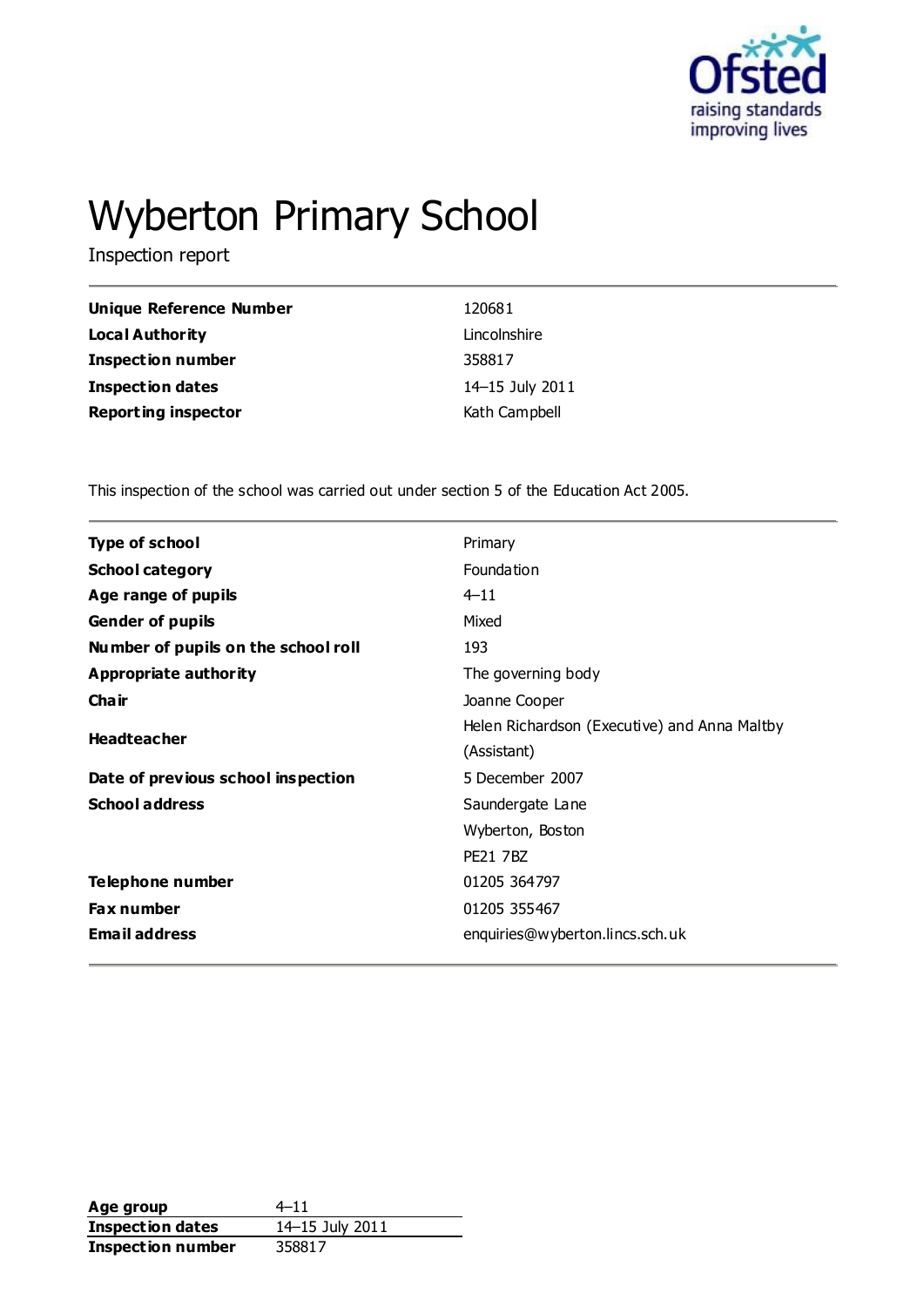The Office for Standards in Education, Children's Services and Skills (Ofsted) regulates and inspects to achieve excellence in the care of children and young people, and in education and skills for learners of all ages. It regulates and inspects childcare and children's social care, and inspects the Children and Family Court Advisory Support Service (Cafcass), schools, colleges, initial teacher training, work-based learning and skills training, adult and community learning, and education and training in prisons and other secure establishments. It assesses council children's services, and inspects services for looked after children, safeguarding and child protection.

Further copies of this report are obtainable from the school. Under the Education Act 2005, the school must provide a copy of this report free of charge to certain categories of people. A charge not exceeding the full cost of reproduction may be made for any other copies supplied.

If you would like a copy of this document in a different format, such as large print or Braille, please telephone 0300 123 4234, or email **[enquiries@ofsted.gov.uk](mailto:enquiries@ofsted.gov.uk)**.

You may copy all or parts of this document for non-commercial educational purposes, as long as you give details of the source and date of publication and do not alter the documentation in any way.

To receive regular email alerts about new publications, including survey reports and school inspection reports, please visit our website and go to 'Subscribe'.

Royal Exchange Buildings St Ann's Square Manchester M2 7LA T: 0300 123 4234 Textphone: 0161 618 8524 E: **[enquiries@ofsted.gov.uk](mailto:enquiries@ofsted.gov.uk)**

W: **[www.ofsted.gov.uk](http://www.ofsted.gov.uk/)**

© Crown copyright 2011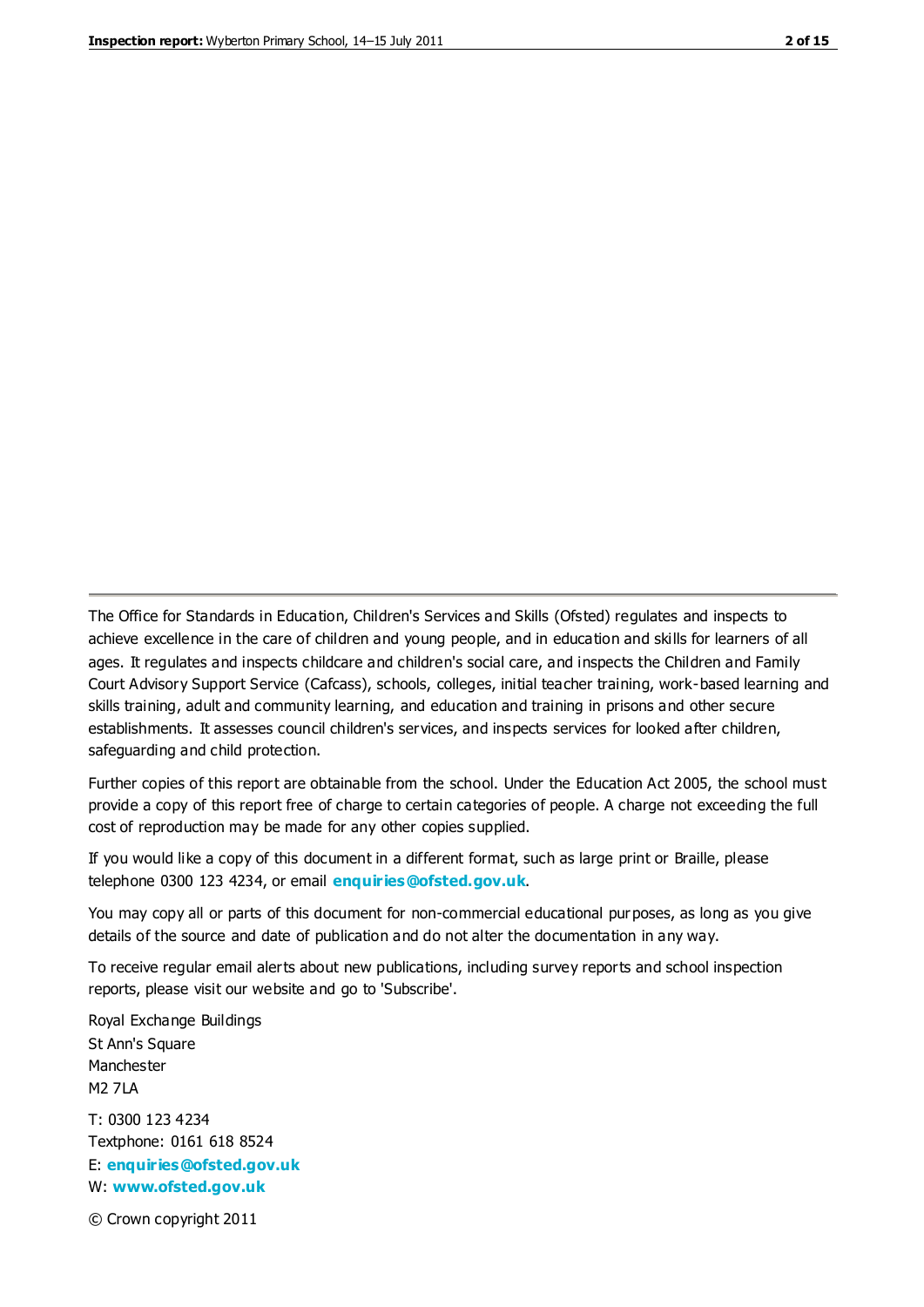# **Introduction**

This inspection was carried out by three additional inspectors. The inspection team observed 19 lessons taught by eight teachers. The inspectors held meetings with members of the governing body, staff and pupils. They also talked informally to parents and carers. They observed the work of the school and looked at a range of documentation, including information about pupils' progress, child protection and safeguarding. They looked at pupils' current and past work and scrutinised responses on 96 questionnaires completed by pupils and 82 by parents and carers.

The inspection team reviewed many aspects of the school's work. It looked in detail at a number of key areas.

- Do higher-attaining pupils reach high enough standards?
- Are boys achieving as well as they should, particularly in reading in Key Stage 1 and writing and mathematics in Key Stage 2?
- $\blacksquare$  Has the consistency of teaching improved sufficiently to ensure good learning, particularly for pupils in Key Stage 1?
- How rigorously do curriculum teams monitor and evaluate the impact of initiatives in order to drive through improvement?

# **Information about the school**

Wyberton is a smaller than average-sized school that serves a residential area within the town. The proportions of pupils from minority ethnic groups and who speak English as an additional language are low. The percentage of pupils known to be eligible for free school meals is below average. The proportion of pupils with special educational needs and/or disabilities, including those with a statement of special needs, is above average. The school has gained several awards in recognition of its work, including the Artsmark, Activemark and an Enterprise and Business curriculum award. Since May 2011, the headteacher has been appointed executive headteacher of two schools. The assistant headteacher takes over responsibility for Wyberton during the executive headteacher's absence at the other school.

Wyberton Whizz Kids provides before-school and after-school childcare during term time and also holiday care. This facility is not managed by the governing body and is inspected and reported on separately.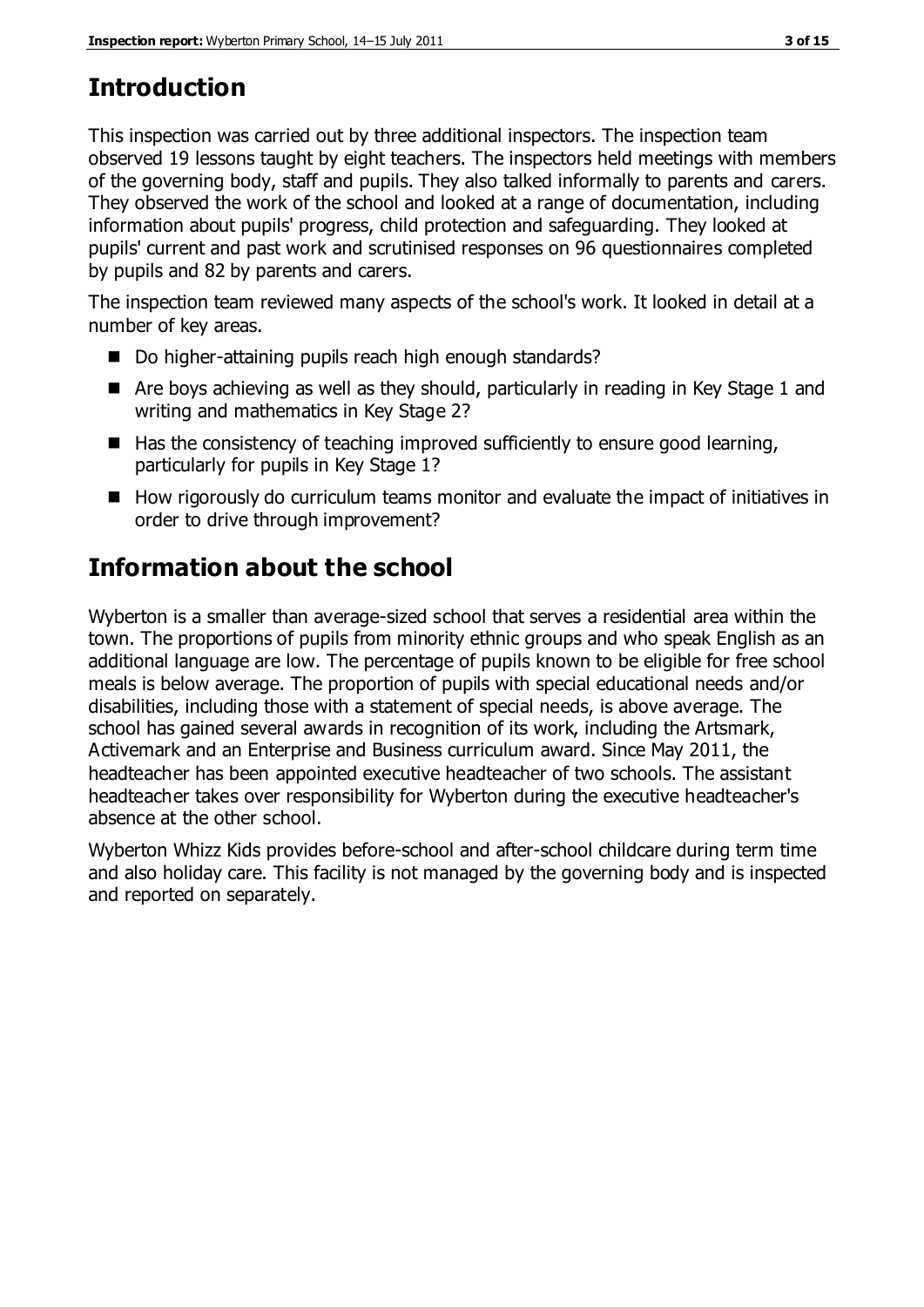## **Inspection judgements**

| Overall effectiveness: how good is the school?  |  |
|-------------------------------------------------|--|
| The school's capacity for sustained improvement |  |

#### **Main findings**

Wyberton is a good school that has made rapid improvement since its previous inspection, chiefly because of the school's excellent leadership and management. The executive headteacher and the assistant headteacher complement each other's skills well and are instrumental in driving through improvement. Parents and carers, staff and pupils hold them in high regard. One parent expressed the views of many commenting, 'Our thanks to the headteacher and staff for their commitment and drive in continuing to provide a wellrounded learning experience with each year group'. Inspection evidence supports this view.

The improvement in the quality of teaching and learning is the key to the school's success. There has been a considerable rise in expectations of what pupils can achieve. Pupils' work in the current Year 6 indicates that their attainment is above average, with a good proportion of pupils working within higher levels. Rigorous monitoring has resulted in teachers being held far more accountable for the standards pupils achieve. That accountability takes various forms, ranging from interviews about the progress of specific pupils to the precise analysis of data, and has made a major contribution to the rise in attainment. Pupils throughout the school, including those with special educational needs and/or disabilities and those who speak English as an additional language, achieve well. Targeted initiatives, such as those to encourage greater enthusiasm for reading and writing, particularly among boys, have made significant inroads into a legacy of underachievement. Boys and girls currently make equally good progress. A strong focus on improving mental mathematics skills has also contributed to the rise in standards, especially of higher-attaining pupils. Very secure systems for tracking pupils' progress now identify potential underachievement at an early stage and excellent intervention strategies quickly get pupils back on track. However, progress is not yet totally consistent throughout the school. Most lessons motivate pupils very effectively and focus strongly on the learning of individual pupils. In a small minority of lessons, teachers miss valuable opportunities to move pupils on to an even higher level of challenge. Much-improved assessment procedures are used more effectively. Marking is good, with evidence of high-quality practice in some classes. However, it is not consistently used with enough precision to move pupils on to the next step in their learning.

The school's innovative business and enterprise curriculum is good and has greatly improved pupils' life chances. Some features are outstanding, such as the business links within the wider community that promote learning and well-being exceptionally well. The introduction of 'Independence Awards' has also played a strong part in raising pupils' aspirations. Opportunities for pupils to use literacy and numeracy skills in different subjects are developing well. However, there is still further to go before the curriculum can be judged outstanding, because it is not yet leading to consistently good learning outcomes in all lessons.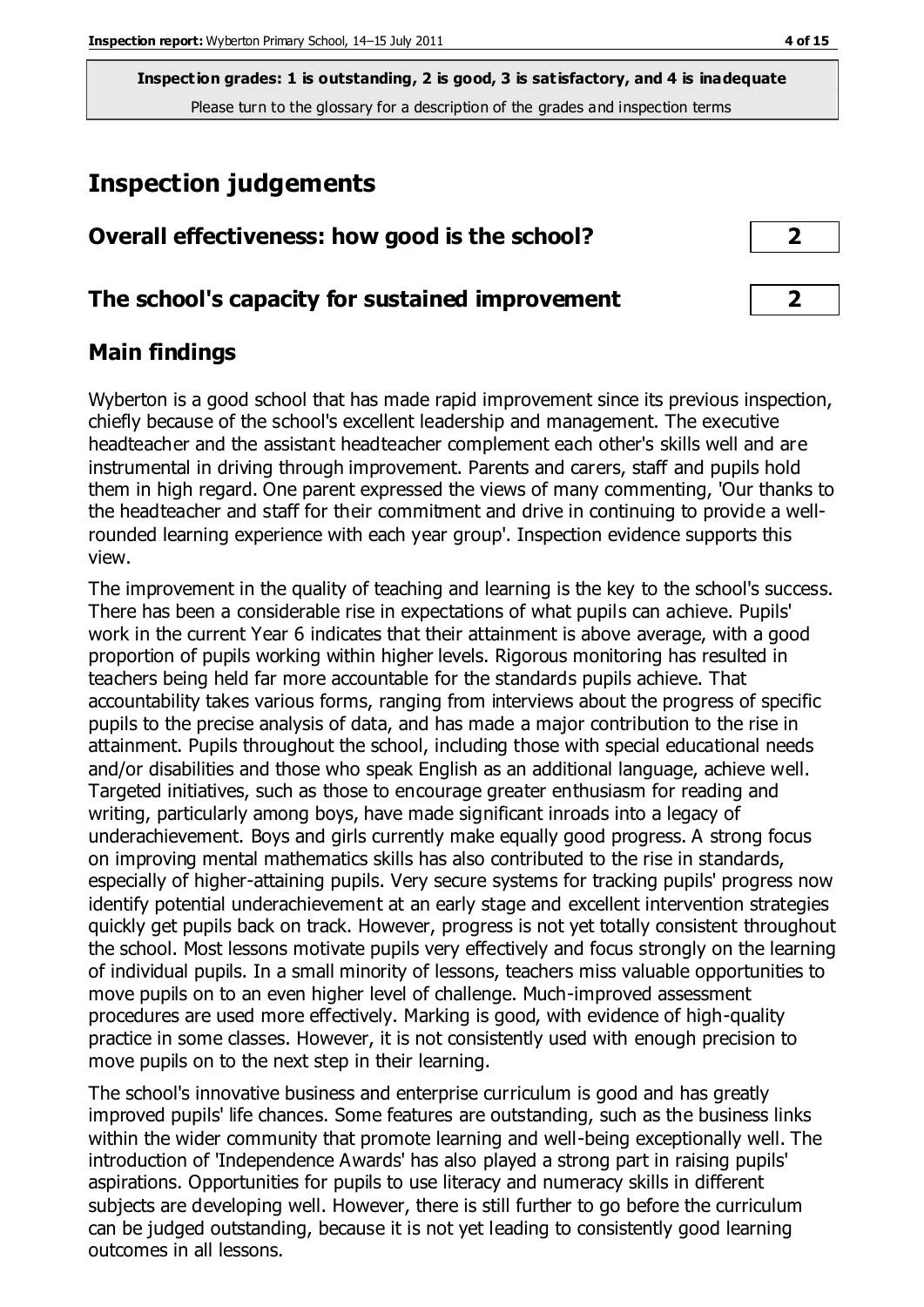A particular strength of the school's excellent care, guidance and support is the outstanding range of support mechanisms offered to pupils and families whose circumstances may make them vulnerable. Within personal development, pupils have an exceptionally strong understanding of feeling safe, partly through the 'risk taking' opportunities on offer within the curriculum and partly because of their confidence in the adults who teach and look after them.

The executive headteacher and the assistant headteacher have a very clear vision for the future. They know their school very well and self-evaluation is accurate. Together, they have created an impressively good climate for learning where staff have a very strong commitment towards raising attainment. The school has a warmth and friendliness that permeates all its work. The governing body is well organised and has a secure understanding of strengths and weaknesses. It monitors the school's work effectively. The overall picture is positive. Excellent leadership, combined with much-improved strategies for raising attainment and tracking systems that accelerate progress, give the school a good capacity to improve further.

### **What does the school need to do to improve further?**

- Develop greater consistency in the quality of teaching and learning by:
	- $-$  ensuring all teachers have the highest expectations of what pupils can achieve
	- ensuring marking is always used effectively to move pupils on to the next step in their learning
	- $-$  sharing the good practice that exists within the school.
- Strengthen the business and enterprise aspect of the curriculum by:
	- focusing specifically on providing more opportunities for pupils to apply their reading, writing and mental mathematics skills to real life situations.

#### **Outcomes for individuals and groups of pupils 2**

Pupils typically start school with levels of knowledge and understanding that are below those expected of children of their age. Early language and literacy skills are particularly weak. The Early Years Foundation Stage provides well for the school's youngest pupils, enabling an average proportion of pupils to move into Year 1 having achieved the early learning goals. Until recently, rates of progress have been uneven in Key Stages 1 and 2 because teaching has not always been good enough. Inspection evidence shows that standards are now rising in both key stages. The progress of all groups of pupils is accelerating because pupils have an enthusiasm for success brought about by far more effective teaching. Through the relentless evaluation and continual measurement of the impact of focused support initiatives, the achievement of some individual pupils is outstanding. Writing is a whole-school priority and recent initiatives, such as 'Visual Literacy', have greatly improved pupils' enjoyment of writing. The work in pupils' books confirms the increased confidence of both boys and girls to write at length. The progress of pupils with special educational needs and/or disabilities is meticulously monitored. Interventions are rigorously evaluated and further challenges incorporated, enabling these pupils to make as much progress as others. The good input for pupils who speak English as an additional language ensures these pupils develop vital skills rapidly. The greater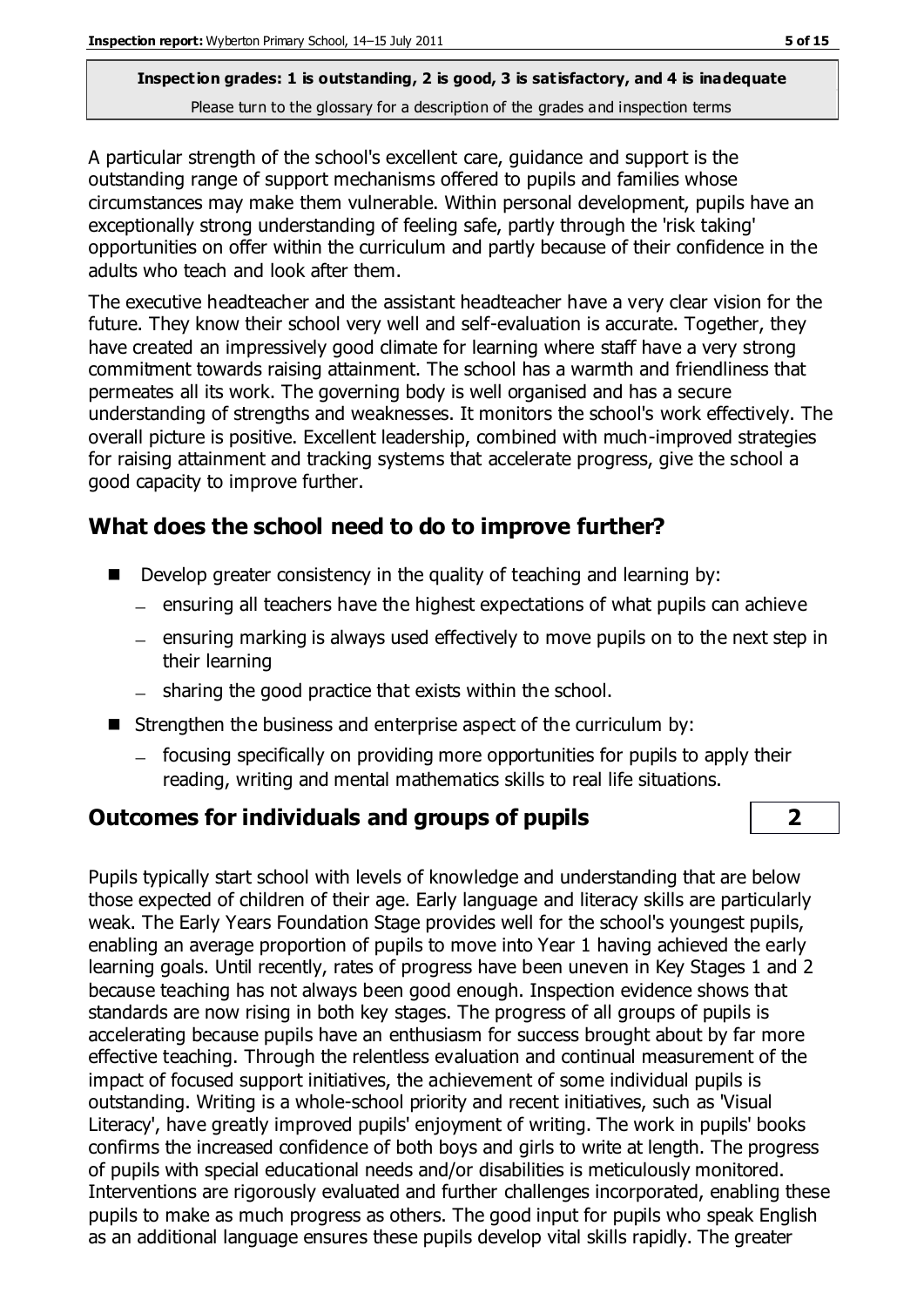involvement of pupils in assessing their own level of competence is also having a positive impact on learning outcomes. A good example of this was observed in a successful Year 4 science lesson. The task of designing and making a parachute captured pupils' interest right from the start and the classroom was a hive of activity, with animated discussion. Even the highest-attaining pupils were challenged. Everyone made good gains in their knowledge and understanding because the teacher and teaching assistant knew exactly who to target and support. Pupils were confident to explain their thoughts and ask for advice. Most pupils had an accurate view of their own level of understanding and were proud to be able to display their 'I am confident' self-assessment cards on their desks by the end of the session.

Within personal development, pupils have an impressively good level of participation in the school's democratic processes. The busy and successful school and community care councils are highly influential in decision making at all levels. Pupils of all ages say they enjoy school a great deal because learning is fun. This is reflected in their above average attendance. Behaviour is good and the small minority of pupils who present challenging behaviour are supported very well. Pupils are knowledgeable about how to stay fit and healthy. Their spiritual, moral, social and cultural development is good. Social development is strong. An impressive range of residential trips and activities, such as the Year 3 'Pizza Cafe' observed during the inspection, develop very secure social skills. Art and music play an important part in school life. By the time pupils leave, their good academic and secure personal skills ensure they are well prepared for the next stage of their education.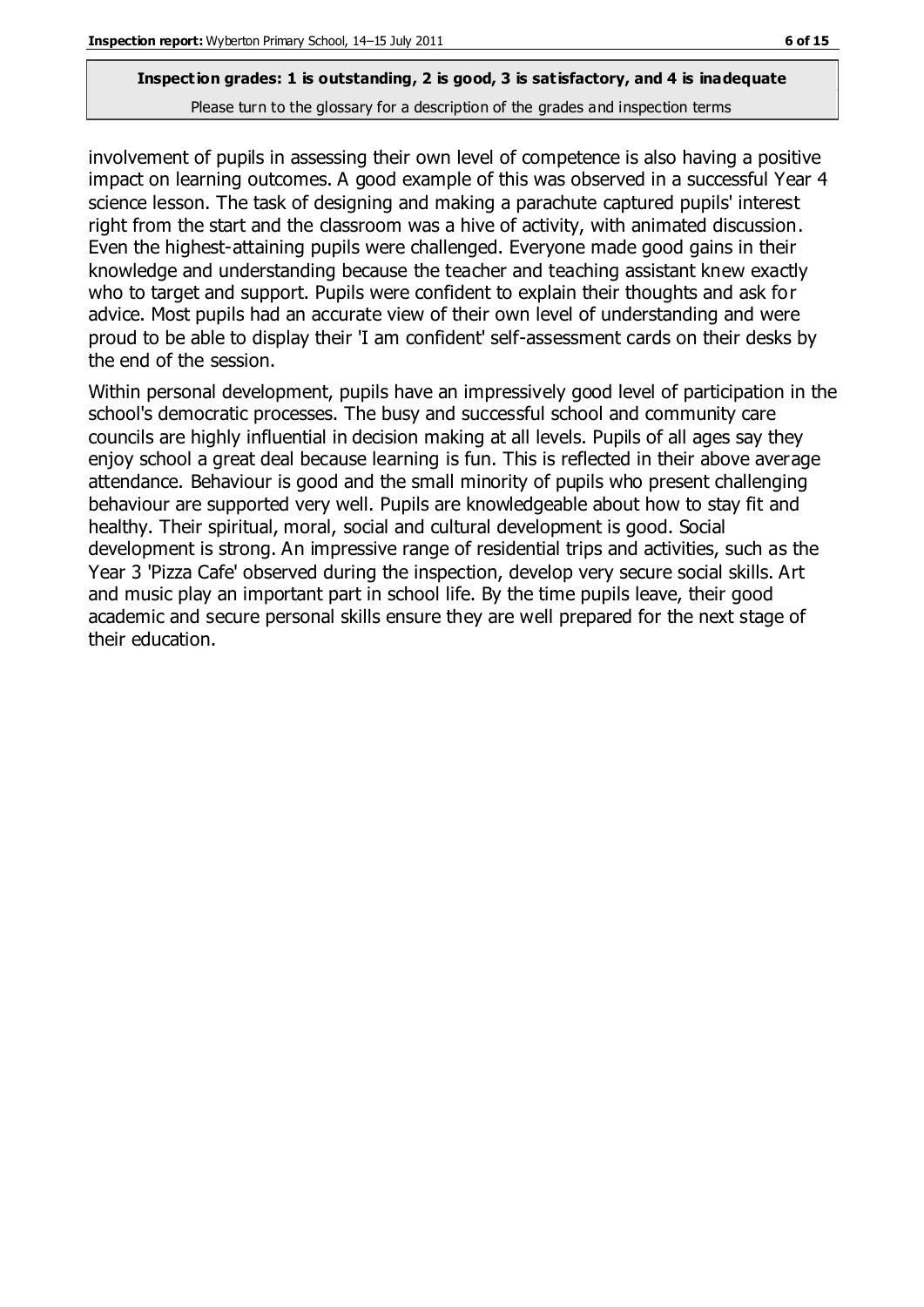# **Inspection grades: 1 is outstanding, 2 is good, 3 is satisfactory, and 4 is inadequate**

Please turn to the glossary for a description of the grades and inspection terms

These are the grades for pupils' outcomes

| Pupils' achievement and the extent to which they enjoy their learning                                                     | $\overline{2}$ |
|---------------------------------------------------------------------------------------------------------------------------|----------------|
| Taking into account:<br>Pupils' attainment <sup>1</sup>                                                                   | 2              |
| The quality of pupils' learning and their progress                                                                        | $\mathcal{P}$  |
| The quality of learning for pupils with special educational needs and/or disabilities<br>and their progress               | $\overline{2}$ |
| The extent to which pupils feel safe                                                                                      | 1              |
| Pupils' behaviour                                                                                                         | 2              |
| The extent to which pupils adopt healthy lifestyles                                                                       | 2              |
| The extent to which pupils contribute to the school and wider community                                                   | 1              |
| The extent to which pupils develop workplace and other skills that will contribute to<br>their future economic well-being |                |
| Taking into account:<br>Pupils' attendance <sup>1</sup>                                                                   |                |
| The extent of pupils' spiritual, moral, social and cultural development                                                   | 2              |

<sup>1</sup> The grades for attainment and attendance are: 1 is high; 2 is above average; 3 is broadly average; and 4 is low

#### **How effective is the provision?**

Lesson observations support the unanimous view in questionnaire responses from parents and carers that their children are taught well. Teachers' professionalism and their positive relationships with pupils are common features. In Key Stage 1, teachers focus particularly well on developing pupils' basic reading, writing and numeracy skills. They use assessment effectively to ensure tasks are accurately matched to ability. In all classes, teaching assistants make a strong contribution to pupils' learning. Focused support for the Y2 nurture group is of outstanding quality. In the most effective lessons, teachers provide just the right level of challenge to ensure good progress. In these lessons, the level of participation of pupils is high because they have a very clear view of what they need to do to succeed. Occasionally, in less successful lessons, long introductions leave pupils with too little time to practise skills.

The curriculum is exciting and is one of the main reasons pupils enjoy school. It has been carefully thought through to ensure the balanced development of academic and personal skills. Partnerships with local businesses and other schools are outstanding and there is an impressive range of opportunities to enrich and enhance pupil's enjoyment of learning. The school has made great strides in embedding a creative curriculum that ensures learning takes place in meaningful contexts.

Care, guidance and support procedures are highly effective and permeate the work of the school. Pupils know they are part of an immensely caring environment. One notable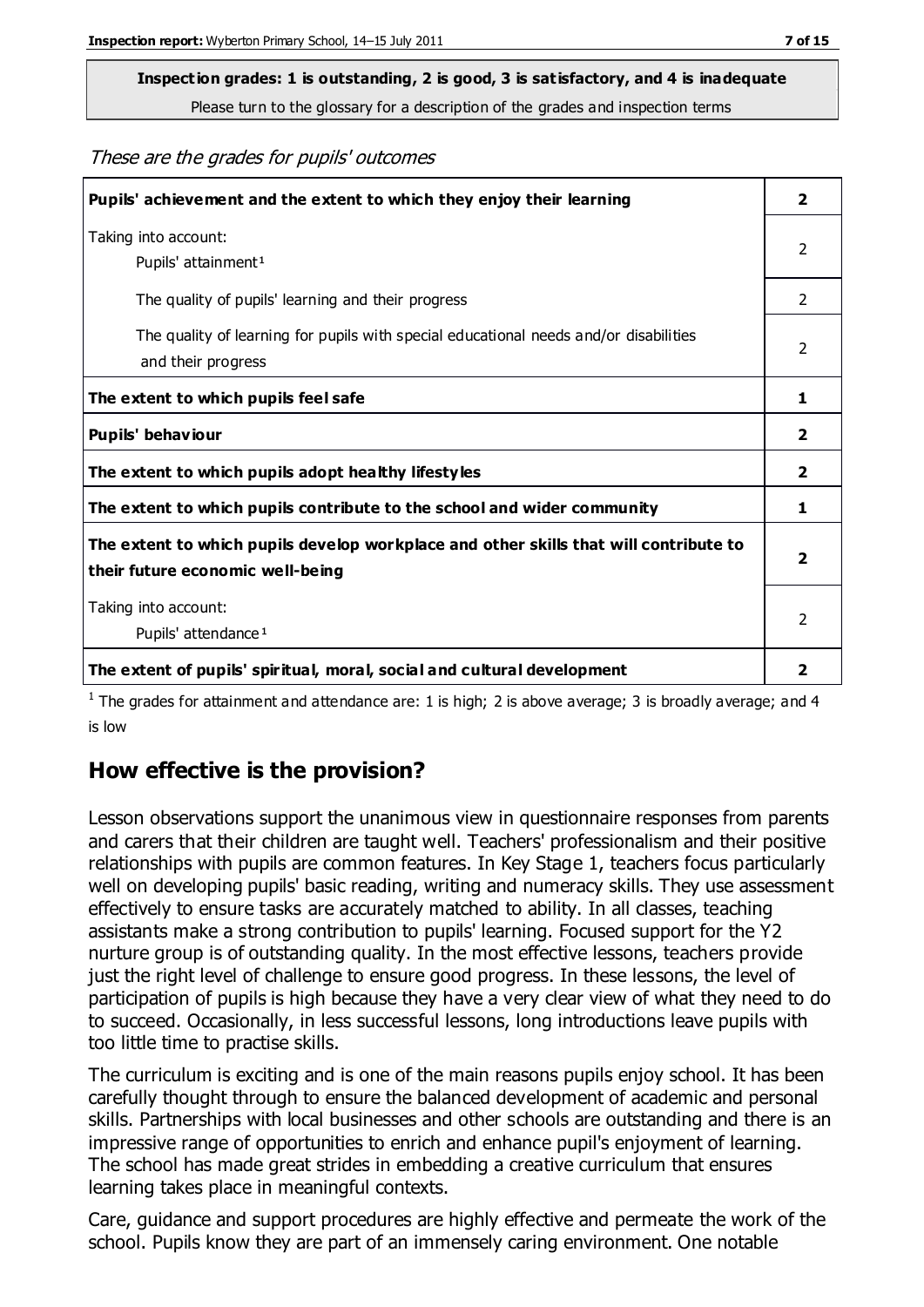# **Inspection grades: 1 is outstanding, 2 is good, 3 is satisfactory, and 4 is inadequate**

Please turn to the glossary for a description of the grades and inspection terms

strength is the swift identification of individual pupils' needs. Intervention strategies of the highest quality, including counselling, enable pupils in need of support to grow in confidence and participate fully in school life. Procedures for monitoring attendance are very tight and have resulted in a significant reduction in the number of persistent absentees.

These are the grades for the quality of provision

| The quality of teaching                                                                                    |  |
|------------------------------------------------------------------------------------------------------------|--|
| Taking into account:<br>The use of assessment to support learning                                          |  |
| The extent to which the curriculum meets pupils' needs, including, where relevant,<br>through partnerships |  |
| The effectiveness of care, guidance and support                                                            |  |

#### **How effective are leadership and management?**

There is a very strong determination by the executive headeacher and the assistant headteacher to secure rapid improvement. In the school's quest to raise standards, leaders monitor the quality of teaching and the progress of individual pupils with impressive tenacity. They have an accurate perception of strengths and weaknesses and the quality and rigour of monitoring, through lesson observations and numerous other evaluations, is of the highest quality. Systems for tracking the learning and progress of all groups of pupils are meticulous and have led to the elimination of inadequate teaching. The school has put an impressive range of support mechanisms in place to aid staff to improve their skills. For example, the school goes that extra step in its peer mentoring programme. As a result, all staff now have the confidence to embrace a wide range of teaching styles. They are able to meet the needs of individual pupils more effectively because they assess the day-to-day learning of pupils with greater precision. The recent addition of curriculum teams has successfully provided all staff with a valued voice in decision making, and levels of morale are very high. There is a clear vision for continuous improvement and strategic planning is of high quality.

Links with parents and carers are much improved since the previous inspection and are now used effectively to enhance pupils' learning. Governance is good. The governing body is knowledgeable and is strongly focused on raising performance. Safeguarding procedures are robust, meet requirements and follow good practice. Procedures for child protection training are particularly effective. The school is strongly inclusive and ensures pupils feel valued as individuals. It promotes equality of opportunity well by narrowing the gap between the performance of different groups and providing innovative learning opportunities for all groups of pupils to achieve well. It tackles discrimination effectively and pupils within school are very appreciative of each other's successes. Through its numerous residential visits, pupils interact socially with pupils from a wide variety of backgrounds. The school promotes community cohesion well. Business links are impressively strong and the school takes an active part in local life through fundraising and other social events. It reaches out effectively to the wider community through, for example, its links with a rural school. Links with a school in Mombassa have added a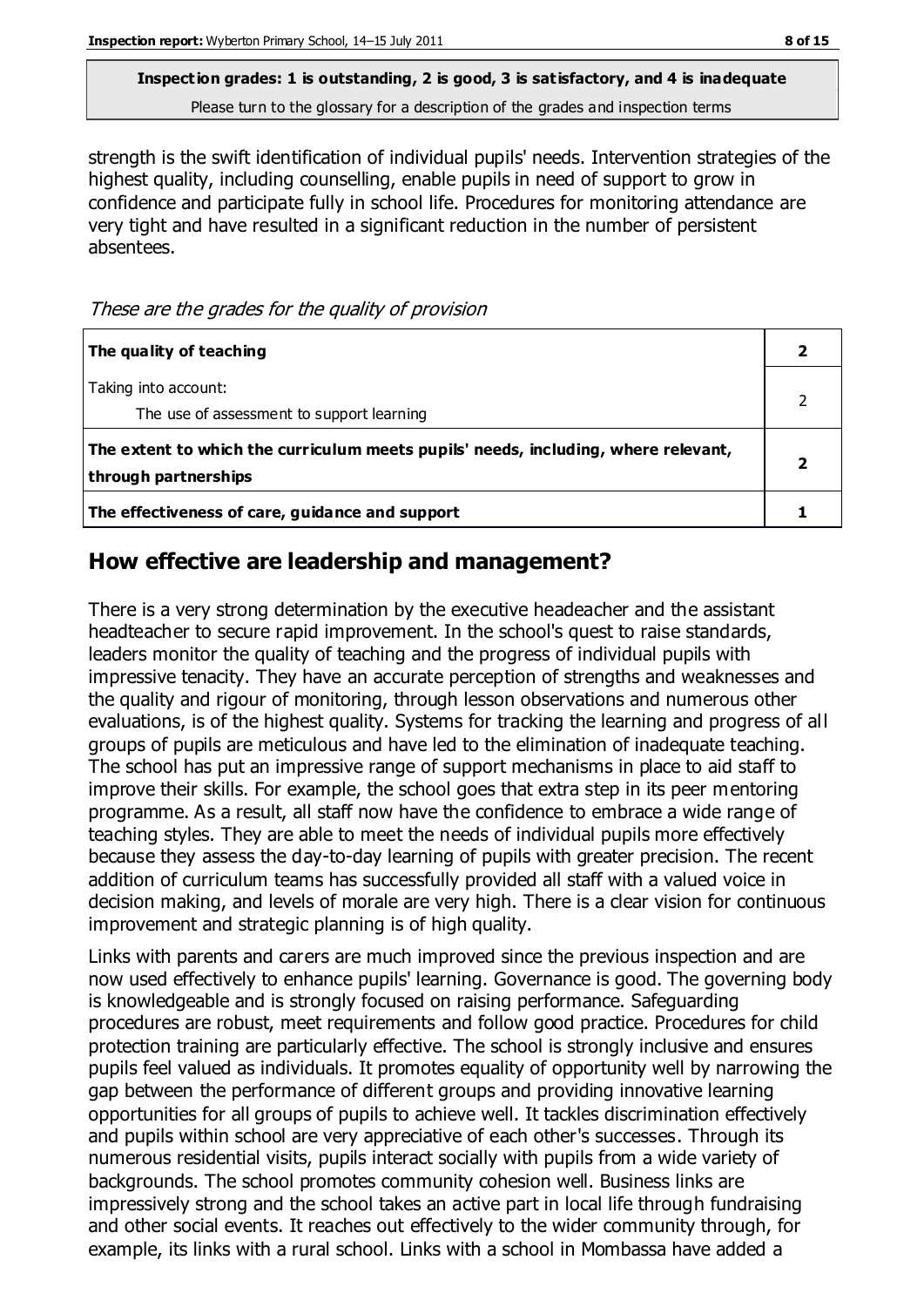global dimension that provides pupils with valuable insight into the lives of people in other communities. Wyberton is an impressively harmonious, cohesive and happy community where adults and pupils get along well together.

These are the grades for leadership and management

| The effectiveness of leadership and management in embedding ambition and driving<br>improvement                                                                  | 1                       |
|------------------------------------------------------------------------------------------------------------------------------------------------------------------|-------------------------|
| Taking into account:<br>The leadership and management of teaching and learning                                                                                   | 1                       |
| The effectiveness of the governing body in challenging and supporting the<br>school so that weaknesses are tackled decisively and statutory responsibilities met | $\overline{\mathbf{2}}$ |
| The effectiveness of the school's engagement with parents and carers                                                                                             | $\mathbf{2}$            |
| The effectiveness of partnerships in promoting learning and well-being                                                                                           | 1                       |
| The effectiveness with which the school promotes equality of opportunity and tackles<br>discrimination                                                           | $\overline{\mathbf{2}}$ |
| The effectiveness of safeguarding procedures                                                                                                                     | $\overline{2}$          |
| The effectiveness with which the school promotes community cohesion                                                                                              | $\mathbf{2}$            |
| The effectiveness with which the school deploys resources to achieve value for money                                                                             | 2                       |

## **Early Years Foundation Stage**

In the Early Years Foundation Stage, children make good progress in all areas of learning. The strong emphasis on personal, social and emotional development effectively enables children to grow in confidence. In targeted areas, such as early language and literacy development, children make rapid progress because they receive a high level of individual support. A good example of this was seen in an effective lesson where children were trying to discover what might be in the huge cardboard box they had discovered in the outdoor area. The element of surprise created great excitement. The ensuing discussion promoted speaking and listening skills particularly well. Suggestions ranging from a black mamba snake to a lion caused much animated discussion and successfully ensured children made great strides in their learning in a short space of time. Those with special educational needs and/or disabilities were well supported, enabling them to enjoy success. Parents and carers greatly appreciate the good start their children make. They are given numerous opportunities to become involved in their child's learning. All staff work together effectively as a team. Routines are well established and children experience a wealth of learning opportunities. They are able to choose whether to work indoors or outside and there is a good balance between independent and adult-led activities. Occasionally, some independent activities lack sufficient challenge to extend the learning of higher-attaining children. Plans are in hand to improve the quality of the outdoor learning area, which is currently not as attractive as the indoor learning environment. Teaching is of a consistently good quality and is at its most effective when children are working in small groups. 'My Learning Journey' books are of high quality and provide valuable insight into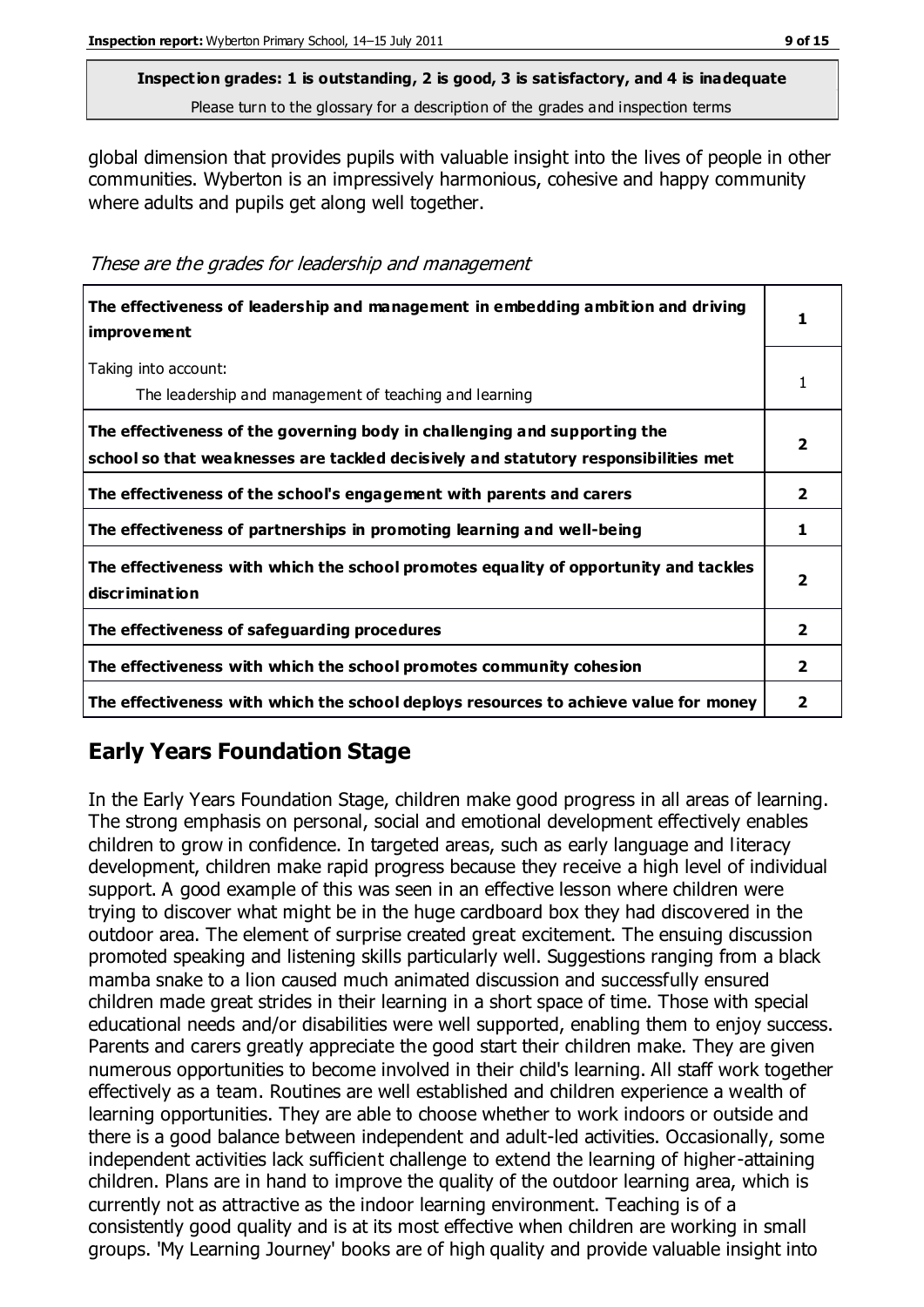the progress of individual children. Leadership and management of the Early Years Foundation Stage are good because all staff share the same vision and drive for future improvement.

These are the grades for the Early Years Foundation Stage

| Overall effectiveness of the Early Years Foundation Stage                             |  |
|---------------------------------------------------------------------------------------|--|
| Taking into account:<br>Outcomes for children in the Early Years Foundation Stage     |  |
| The quality of provision in the Early Years Foundation Stage                          |  |
| The effectiveness of leadership and management of the Early Years Foundation<br>Stage |  |

#### **Views of parents and carers**

Parents and carers are overwhelmingly supportive of the school. Questionnaire responses were unanimous in expressing a view that their children enjoy school and that teaching is good. They believe that they are well informed about their child's progress and that the school meets their child's individual needs. Very few parents and carers expressed concerns, and isolated comments tended to be of an individual nature. The lead inspector followed up with the school any issues raised in the questionnaires while preserving confidentiality. Inspectors also spoke with parents and carers to gain a wider view and found a high level of satisfaction.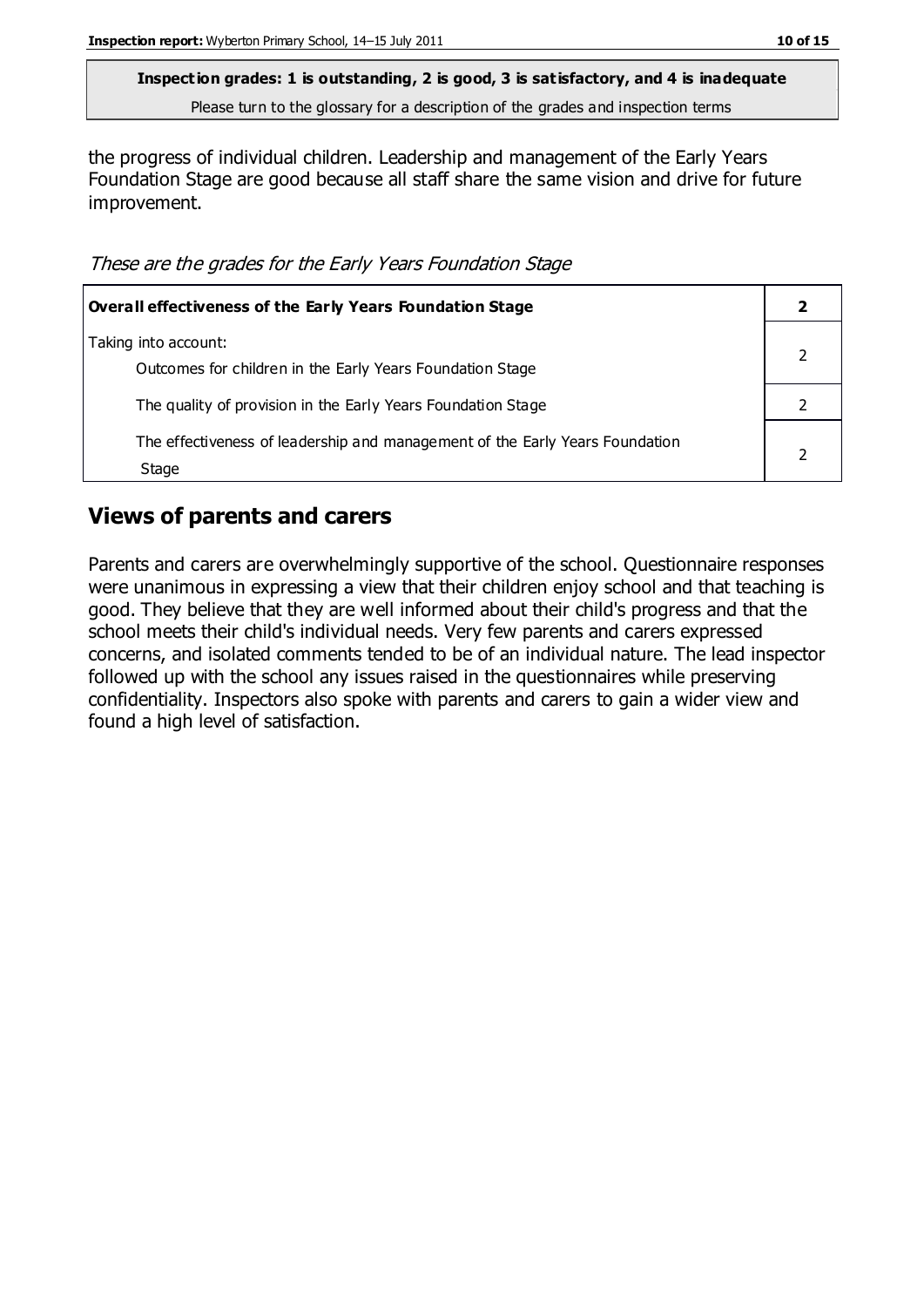#### **Responses from parents and carers to Ofsted's questionnaire**

Ofsted invited all the registered parents and carers of pupils registered at Wyberton Primary School to complete a questionnaire about their views of the school.

In the questionnaire, parents and carers were asked to record how strongly they agreed with 13 statements about the school. The inspection team received 82 completed questionnaires by the end of the on-site inspection. In total, there are 193 pupils registered at the school.

| <b>Statements</b>                                                                                                                                                                                                                                       |              | <b>Strongly</b><br>agree |              | <b>Agree</b>  |                | <b>Disagree</b> |              | <b>Strongly</b><br>disagree |  |
|---------------------------------------------------------------------------------------------------------------------------------------------------------------------------------------------------------------------------------------------------------|--------------|--------------------------|--------------|---------------|----------------|-----------------|--------------|-----------------------------|--|
|                                                                                                                                                                                                                                                         | <b>Total</b> | $\frac{0}{0}$            | <b>Total</b> | $\frac{0}{0}$ | <b>Total</b>   | $\frac{0}{0}$   | <b>Total</b> | %                           |  |
| My child enjoys school                                                                                                                                                                                                                                  | 54           | 66                       | 28           | 34            | 0              | 0               | $\mathbf 0$  | $\mathbf 0$                 |  |
| The school keeps my child<br>safe                                                                                                                                                                                                                       | 58           | 71                       | 22           | 27            | 0              | 0               | $\mathbf 0$  | $\mathbf 0$                 |  |
| My school informs me about<br>my child's progress                                                                                                                                                                                                       | 58           | 71                       | 23           | 28            | 1              | 1               | 0            | $\mathbf 0$                 |  |
| My child is making enough<br>progress at this school                                                                                                                                                                                                    | 54           | 66                       | 27           | 33            | 1              | 1               | $\mathbf 0$  | $\mathbf 0$                 |  |
| The teaching is good at this<br>school                                                                                                                                                                                                                  | 60           | 73                       | 22           | 27            | 0              | 0               | $\mathbf 0$  | $\mathbf 0$                 |  |
| The school helps me to<br>support my child's learning                                                                                                                                                                                                   | 50           | 61                       | 29           | 35            | $\overline{2}$ | $\overline{2}$  | $\mathbf 0$  | $\mathbf 0$                 |  |
| The school helps my child to<br>have a healthy lifestyle                                                                                                                                                                                                | 53           | 65                       | 28           | 34            | $\mathbf{1}$   | $\mathbf{1}$    | $\mathbf 0$  | $\mathbf 0$                 |  |
| The school makes sure that<br>my child is well prepared for<br>the future (for example<br>changing year group,<br>changing school, and for<br>children who are finishing<br>school, entering further or<br>higher education, or entering<br>employment) | 51           | 62                       | 26           | 32            | $\overline{2}$ | $\overline{2}$  | $\mathbf 0$  | $\mathbf 0$                 |  |
| The school meets my child's<br>particular needs                                                                                                                                                                                                         | 51           | 62                       | 30           | 37            | 1              | 1               | $\mathbf 0$  | $\mathbf 0$                 |  |
| The school deals effectively<br>with unacceptable behaviour                                                                                                                                                                                             | 54           | 66                       | 23           | 28            | 5              | 6               | 0            | $\mathbf 0$                 |  |
| The school takes account of<br>my suggestions and concerns                                                                                                                                                                                              | 49           | 60                       | 29           | 35            | $\overline{2}$ | 2               | 0            | 0                           |  |
| The school is led and<br>managed effectively                                                                                                                                                                                                            | 54           | 66                       | 25           | 30            | $\mathbf{1}$   | $\mathbf{1}$    | $\mathbf{1}$ | $\mathbf{1}$                |  |
| Overall, I am happy with my<br>child's experience at this<br>school                                                                                                                                                                                     | 62           | 76                       | 19           | 23            | $\mathbf{1}$   | $\mathbf{1}$    | $\mathbf 0$  | $\mathbf 0$                 |  |

The table above summarises the responses that parents and carers made to each statement. The percentages indicate the proportion of parents and carers giving that response out of the total number of completed questionnaires. Where one or more parents and carers chose not to answer a particular question, the percentages will not add up to 100%.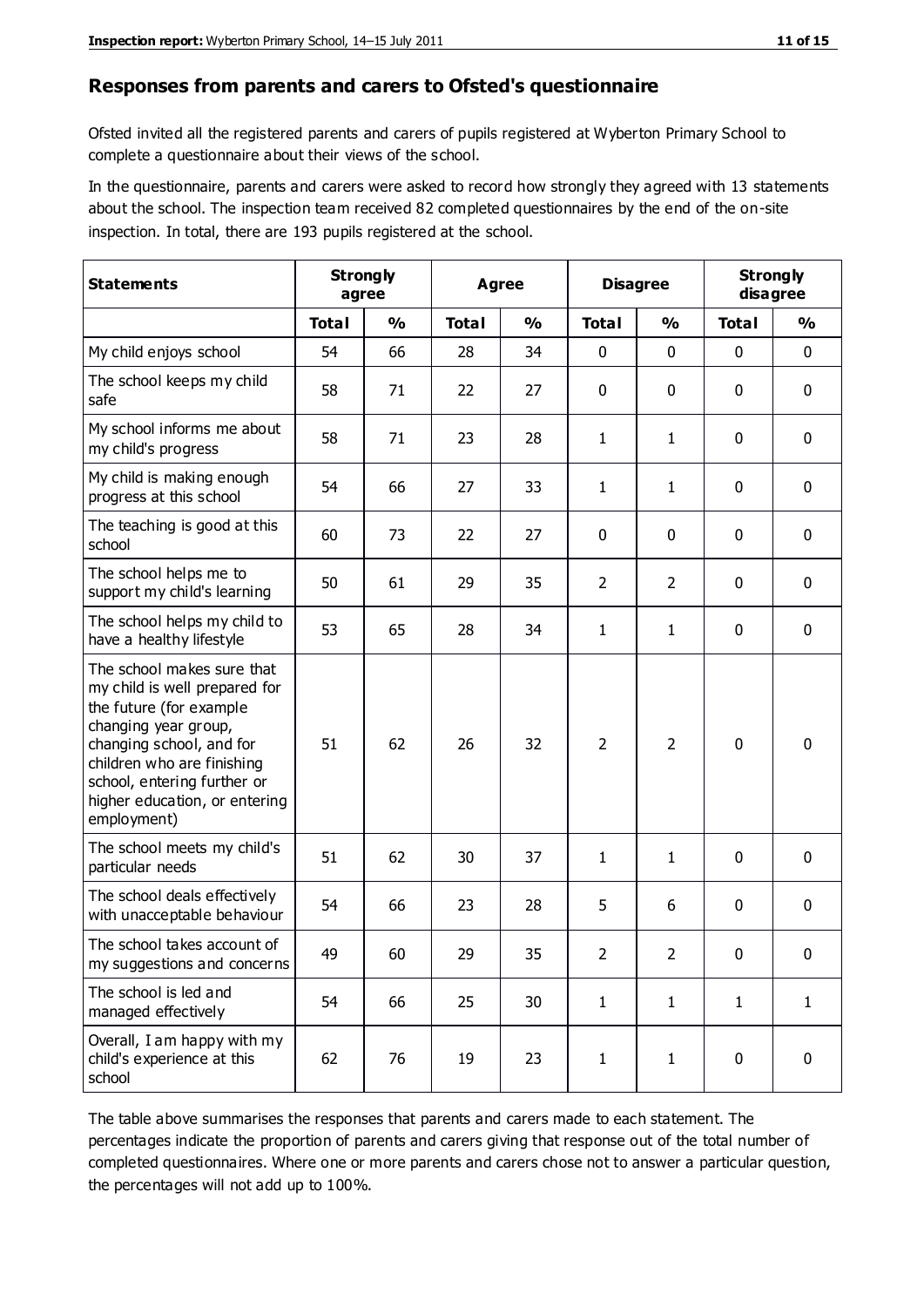## **Glossary**

| Grade   | <b>Judgement</b> | <b>Description</b>                                                                                                                                                                                                            |
|---------|------------------|-------------------------------------------------------------------------------------------------------------------------------------------------------------------------------------------------------------------------------|
| Grade 1 | Outstanding      | These features are highly effective. An outstanding school<br>provides exceptionally well for all its pupils' needs.                                                                                                          |
| Grade 2 | Good             | These are very positive features of a school. A school that<br>is good is serving its pupils well.                                                                                                                            |
| Grade 3 | Satisfactory     | These features are of reasonable quality. A satisfactory<br>school is providing adequately for its pupils.                                                                                                                    |
| Grade 4 | Inadequate       | These features are not of an acceptable standard. An<br>inadequate school needs to make significant improvement<br>in order to meet the needs of its pupils. Ofsted inspectors<br>will make further visits until it improves. |

#### **What inspection judgements mean**

#### **Overall effectiveness of schools**

|                       | Overall effectiveness judgement (percentage of schools) |      |                     |                   |
|-----------------------|---------------------------------------------------------|------|---------------------|-------------------|
| <b>Type of school</b> | <b>Outstanding</b>                                      | Good | <b>Satisfactory</b> | <b>Inadequate</b> |
| Nursery schools       | 46                                                      | 48   | 6                   |                   |
| Primary schools       | 6                                                       | 47   | 40                  | 7                 |
| Secondary schools     | 12                                                      | 39   | 38                  | 11                |
| Sixth forms           | 13                                                      | 42   | 41                  | 3                 |
| Special schools       | 28                                                      | 49   | 19                  | 4                 |
| Pupil referral units  | 14                                                      | 45   | 31                  | 10                |
| All schools           | 10                                                      | 46   | 37                  |                   |

New school inspection arrangements were introduced on 1 September 2009. This means that inspectors now make some additional judgements that were not made previously.

The data in the table above are for the period 1 September 2010 to 31 December 2010 and are consistent with the latest published official statistics about maintained school inspection outcomes (see **[www.ofsted.gov.uk](http://www.ofsted.gov.uk/)**).

The sample of schools inspected during 2010/11 was not representative of all schools nationally, as weaker schools are inspected more frequently than good or outstanding schools.

Percentages are rounded and do not always add exactly to 100.

Sixth form figures reflect the judgements made for the overall effectiveness of the sixth form in secondary schools, special schools and pupil referral units.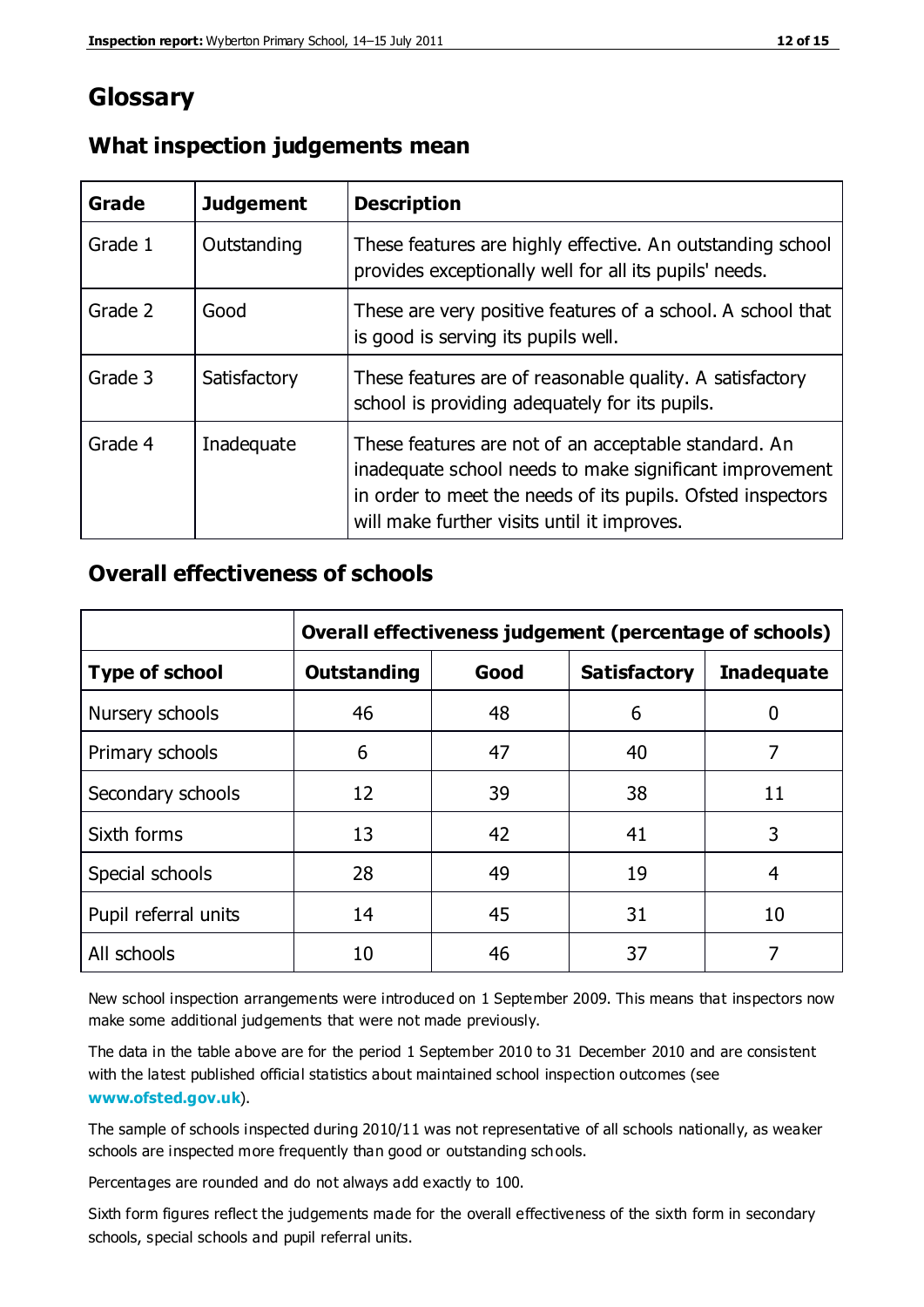## **Common terminology used by inspectors**

| Achievement:               | the progress and success of a pupil in their learning,<br>development or training.                                                                                                                                                          |
|----------------------------|---------------------------------------------------------------------------------------------------------------------------------------------------------------------------------------------------------------------------------------------|
| Attainment:                | the standard of the pupils' work shown by test and<br>examination results and in lessons.                                                                                                                                                   |
| Capacity to improve:       | the proven ability of the school to continue<br>improving. Inspectors base this judgement on what<br>the school has accomplished so far and on the quality<br>of its systems to maintain improvement.                                       |
| Leadership and management: | the contribution of all the staff with responsibilities,<br>not just the headteacher, to identifying priorities,<br>directing and motivating staff and running the school.                                                                  |
| Learning:                  | how well pupils acquire knowledge, develop their<br>understanding, learn and practise skills and are<br>developing their competence as learners.                                                                                            |
| Overall effectiveness:     | inspectors form a judgement on a school's overall<br>effectiveness based on the findings from their<br>inspection of the school. The following judgements,<br>in particular, influence what the overall effectiveness<br>judgement will be. |
|                            | The school's capacity for sustained<br>improvement.                                                                                                                                                                                         |
|                            | Outcomes for individuals and groups of pupils.                                                                                                                                                                                              |
|                            | The quality of teaching.                                                                                                                                                                                                                    |
|                            | The extent to which the curriculum meets<br>pupils' needs, including, where relevant,<br>through partnerships.                                                                                                                              |
|                            | The effectiveness of care, guidance and<br>support.                                                                                                                                                                                         |
| Progress:                  | the rate at which pupils are learning in lessons and<br>over longer periods of time. It is often measured by<br>comparing the pupils' attainment at the end of a key                                                                        |

stage with their attainment when they started.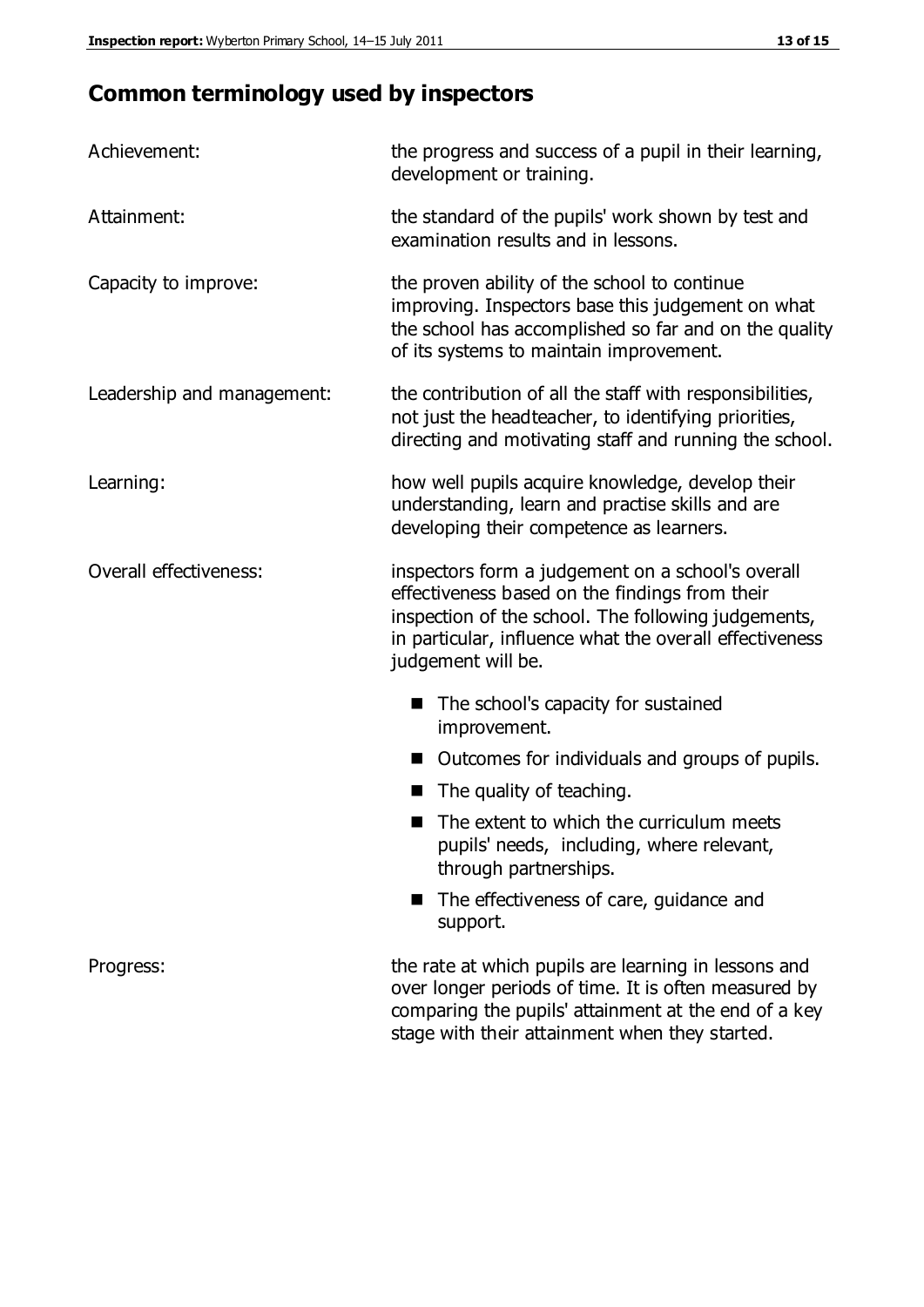#### **This letter is provided for the school, parents and carers to share with their children. It describes Ofsted's main findings from the inspection of their school.**

18 July 2011

Dear Pupils

#### **Inspection of Wyberton Primary School, Boston, PE21 7BZ**

Thank you for looking after us so well when we visited your school. We found you helpful and polite and your behaviour is good. There are many things of which you should be very proud. Your attendance is above average because most of you enjoy coming to school. You also know a lot about how to keep safe and you do so many good things to make your school a success. You were keen to talk to us about the things you like and you told us a lot about the work in your books. Your work has improved because most of you try very hard and make a lot of progress. Those of you who are in Year 6 should be very proud of the standards you have reached this year.

You go to a good school that has improved a lot since the last time it was inspected. Your headteacher is doing a very good job. All your teachers find lots of different ways to help you to do your best. The extra support that some of you get is excellent. Your writing has improved and your teachers and those that help you in class try to make your lessons fun. We think the work you do with other schools and local businesses is outstanding.

We have asked your school to do some things to help it improve even more. Some of the teaching is really good and we want all of it to be as good as that, with really challenging and interesting work for you all. We want to make sure you always know how to improve your work each time it is marked. We also want you to have more chances to practise your reading, writing and mental mathematics skills in different subjects.

You can help by keeping up your above average attendance, continuing to work hard and taking notice of your teachers' comments when they mark your work.

Yours sincerely

Kath Campbell Lead inspector